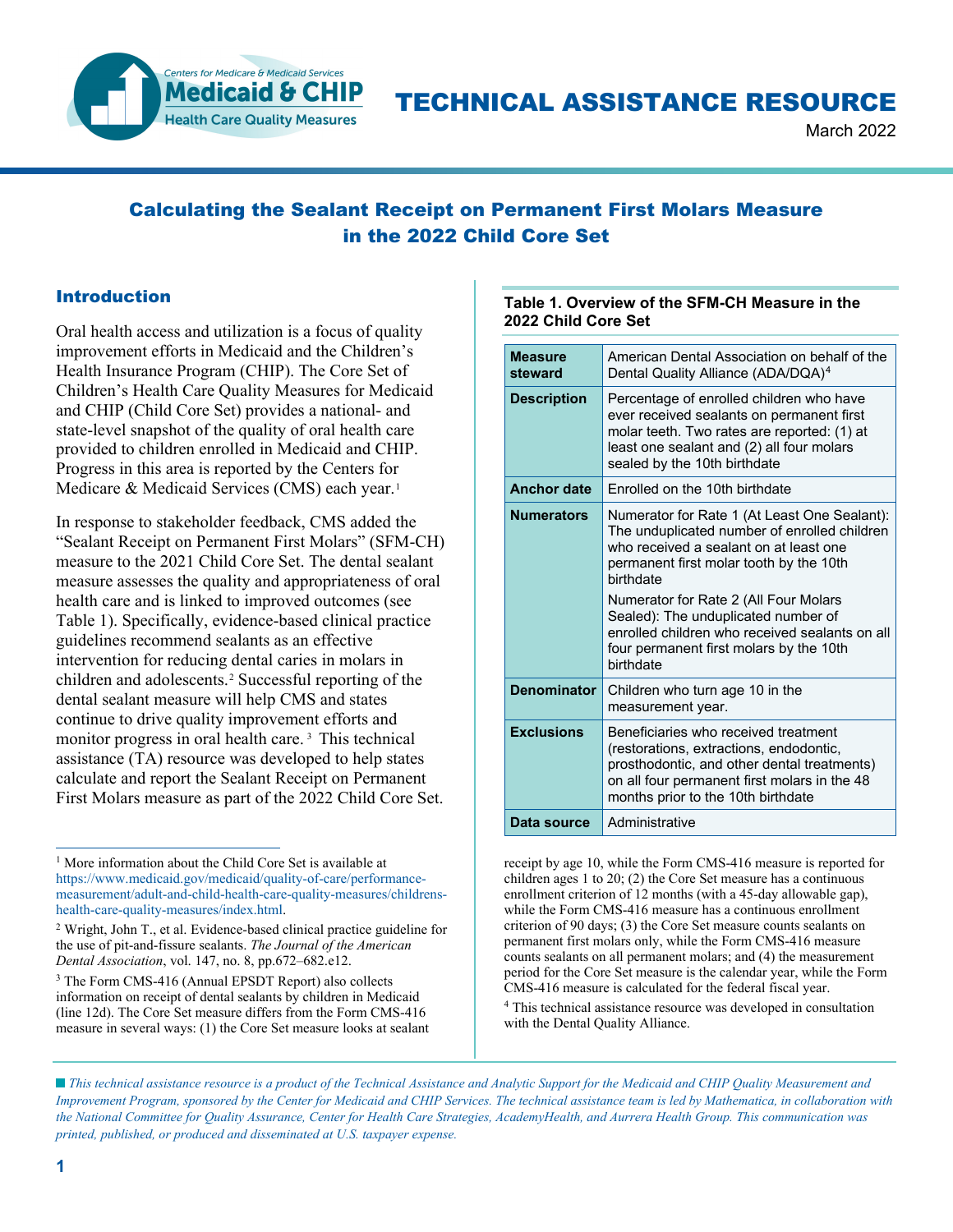## Overview of the Sealant Receipt on Permanent First Molars Measure

The dental sealant measure is defined as the percentage of enrolled children who have ever received sealants on permanent first molar teeth. The measure includes two rates:

- 1. At least one sealant on a permanent first molar by the 10th birthdate
- 2. All four permanent first molars sealed by the 10th birthdate

The measure steward is the American Dental Association (ADA), on behalf of the Dental Quality Alliance (DQA).

For FFY 2022 reporting, the measure should be calculated using Medicaid and CHIP administrative data from calendar year (CY) 2021 (the measurement year) to identify beneficiaries that turned 10 years old in 2021. States should also look back 48 months prior to the beneficiary's 10th birthdate to assess sealant receipt (the numerator) and to identify services that would exclude the beneficiary from the measure. Table 2 lists the data elements used to calculate the denominator and numerator for the measure.

## **Table 2. Data Elements Used to Calculate the Sealant Receipt on Permanent First Molars Measure**

| <b>Beneficiary-</b>                             | • Beneficiary ID                                                                                                                           |
|-------------------------------------------------|--------------------------------------------------------------------------------------------------------------------------------------------|
| <b>Level Data</b>                               | • Date of Birth                                                                                                                            |
| <b>Elements</b>                                 | • Enrollment Start and End Dates                                                                                                           |
| Claims-<br><b>Based Data</b><br><b>Elements</b> | • Beneficiary ID<br>• Service Date of Claim<br>• Current Dental Terminology (CDT) Code<br>• Tooth Number Code<br><b>Tooth Surface Code</b> |

## Step-by-Step Guide to Calculating the Sealant Receipt on Permanent First Molars Measure

#### Calculating the Denominator

The denominator for the measure is defined as the unduplicated number of enrolled children with their 10th birthdate in the measurement year. The calculation of the denominator involves selecting Medicaid and CHIP beneficiaries with dental benefits who meet criteria based on age, continuous enrollment, and previous dental treatment. States should include paid, pending, suspended, and denied claims.

#### Step 1: Age

Calculate the age for each beneficiary based on the beneficiary's date of birth. For Child Core Set reporting, include beneficiaries in the denominator if their 10th birthdate occurred in the measurement year. For example, if a beneficiary turned 10 years old between January 1, 2021 and December 31, 2021, he or she would be included in the denominator for FFY 2022 reporting. If the date of birth for a beneficiary is missing, exclude the beneficiary from the denominator.

#### Step 2: Continuous Enrollment

To be eligible for the measure, beneficiaries must be continuously enrolled for at least 12 months prior to the child's 10th birthdate, with only one gap in coverage of no more than 45 days during the continuous enrollment period. To determine continuous enrollment for a beneficiary for whom enrollment is verified monthly, the child may not have more than a 1-month gap in coverage. When calculating a state-level rate, beneficiaries should be assessed for continuous enrollment in "any plan." A beneficiary who switched health plans (or who moved between fee-for-service and managed care) during the measurement period is still considered continuously enrolled as long as there is no more than one gap in coverage of up to 45 days during the 12-month continuous enrollment period.

#### Step 3: Exclusion for Previous Dental Treatment

Identify and exclude beneficiaries who received treatment (restorations, extractions, endodontic, prosthodontic, and other dental treatments) on all four permanent first molars in the 48 months prior to the 10th birthdate. Specifically, beneficiaries should be excluded if they meet **any** of the following criteria for **all four** permanent first molars (tooth numbers 14, 3, 19 and  $30):$ <sup>[5](#page-1-0)</sup>

- Beneficiary has preventive resin restoration code (D1352)
- Beneficiary has any restorative code (D2140, D2150, D2160, D2161, D2391, D2392, D2393 or D2394)



<span id="page-1-0"></span><sup>&</sup>lt;sup>5</sup> The tooth number codes are based on the Universal Numbering System.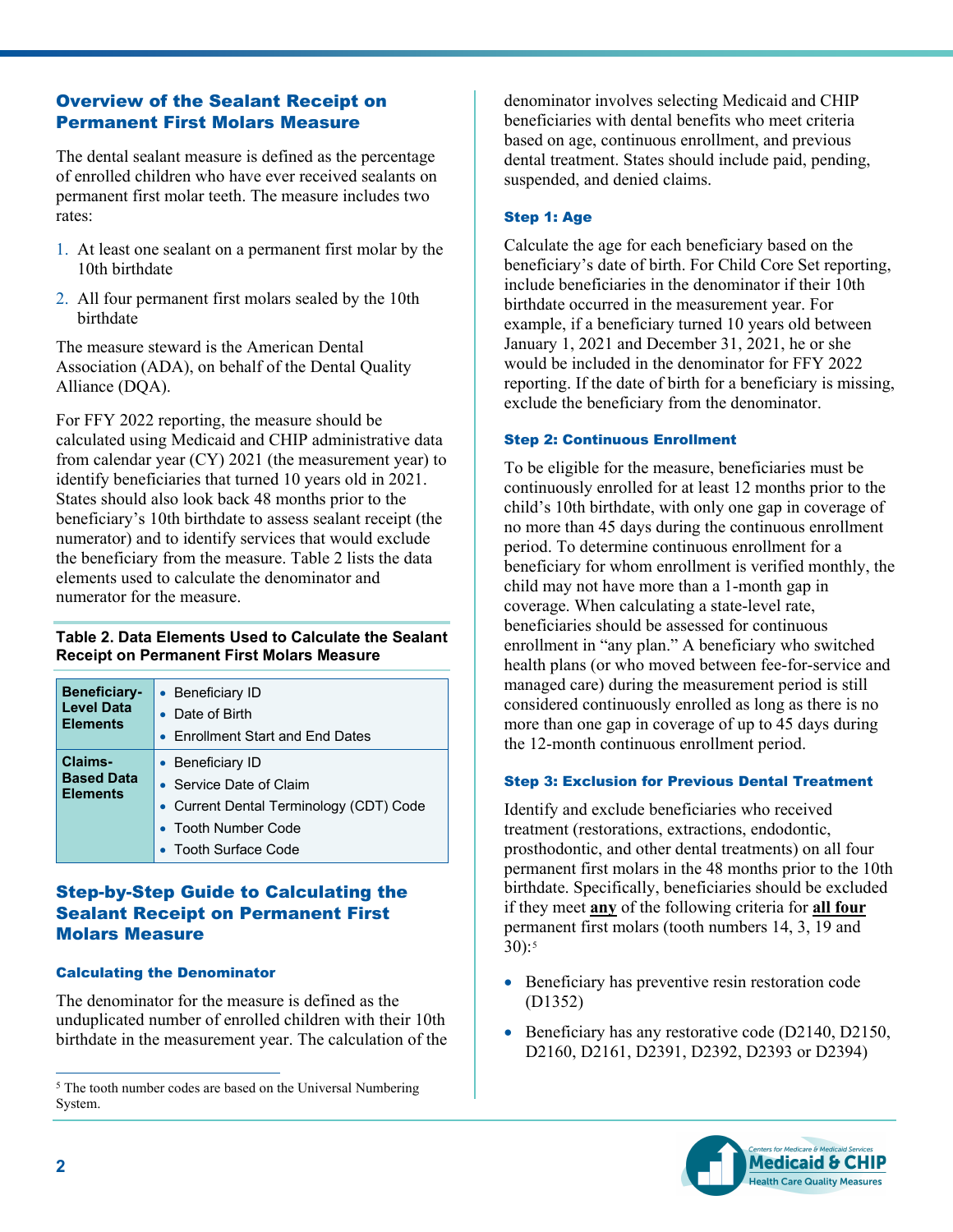that includes occlusal tooth surface "O" alone or in combination with other surface codes (e.g., MO or DO or MOD or MODL or MODBL or MOL or DOL or MOB or MODB or DOB or BO or LO)

- Beneficiary has any restorative code (D2410–D2999)
- Beneficiary has any endodontic code (D3110–D3999)
- Beneficiary has any extraction code (D7111–D7250)
- Beneficiary has any prosthodontic code (D6205– D6793)

When assessing whether the restorative code includes the occlusal tooth surface (the second bullet above), note that **any surface combination** including the occlusal surface "O" should be included irrespective of the position of the "O." If the tooth surface code is not included on the claim, this specific exclusion criteria is not met, but the beneficiary may still meet other exclusion criteria for that tooth.

#### Calculating the Numerators

The calculation of the numerators for the two rates involve identifying beneficiaries from the denominator who received sealants on at least one permanent first molar tooth (Rate 1) and on all four permanent first molar teeth (Rate 2) in the 48 months prior to the 10th birthdate. Services provided on the 10th birthdate are not included in the numerator. All beneficiaries in the numerator must also be included in the denominator and meet the denominator criteria mentioned earlier.

#### Step 4: Calculate Numerator for Rate 1 (At Least One of the Four Permanent First Molars Sealed)

The numerator for Rate 1 is defined as the unduplicated number of enrolled children who received a sealant on at least one permanent first molar tooth.

To calculate the numerator for Rate 1, check for the receipt of a dental sealant (CDT code D1351) on **at least one** permanent first molar (identified as tooth numbers 14, 3, 19, or  $30$ <sup>[6](#page-2-0)</sup> in the 48 months prior to the 10th birthdate.

If these criteria are met, then include the beneficiary in the numerator for Rate 1.

#### Step 5: Calculate Numerator for Rate 2 (All Four Permanent First Molars Sealed)

The numerator for Rate 2 is defined as the unduplicated number of enrolled children who received sealants on all four permanent first molars.

To calculate the numerator for Rate 2, check for receipt of a dental sealant (CDT code D1351) on **all four** permanent first molars (identified as tooth numbers 14, 3, 19, and 30) in the 48 months prior to the 10th birthdate.[7](#page-2-1)

If these criteria are met, then include the beneficiary in the numerator for Rate 2.

## Calculating and Reporting the Rates

The two rates are calculated based on the unduplicated number of beneficiaries in the numerator and denominator:

- Rate  $1 = (Numerator 1/Denominator)*100$
- Rate  $2 = (N$ umerator 2/Denominator) \*100

Based on the specifications, the denominator is the same for both rates. In addition, Rate 1 should be greater than or equal to Rate 2. The rates should be rounded to one decimal.

When reporting each rate, states should note any deviations from the measure specifications (such as measurement year, data source), as well as any eligible populations excluded from the measure. States that do not have 48 months of look-back data should note this as a limitation when reporting and indicate the look-back period that was used to calculate the numerators. Note that while the state should use a 48 month look-back period when calculating the numerator, the continuous enrollment criterion only applies to the 12 months prior to the 10th birthdate. A state can use data from the 48 month look-back period even if the child is intermittently enrolled during that time.

permanent first molars before all four permanent first molars receive a dental sealant, this child will count toward the denominator of rate 2 but will never count toward the numerator (all four permanent first molars sealed).



<span id="page-2-0"></span><sup>&</sup>lt;sup>6</sup> The tooth number must be included on the claim to count as a qualifying service in the numerator.

<span id="page-2-1"></span><sup>7</sup> If a child has treatments (restorations, extractions, endodontic, prosthodontic, and other dental treatments) on one, two, or three